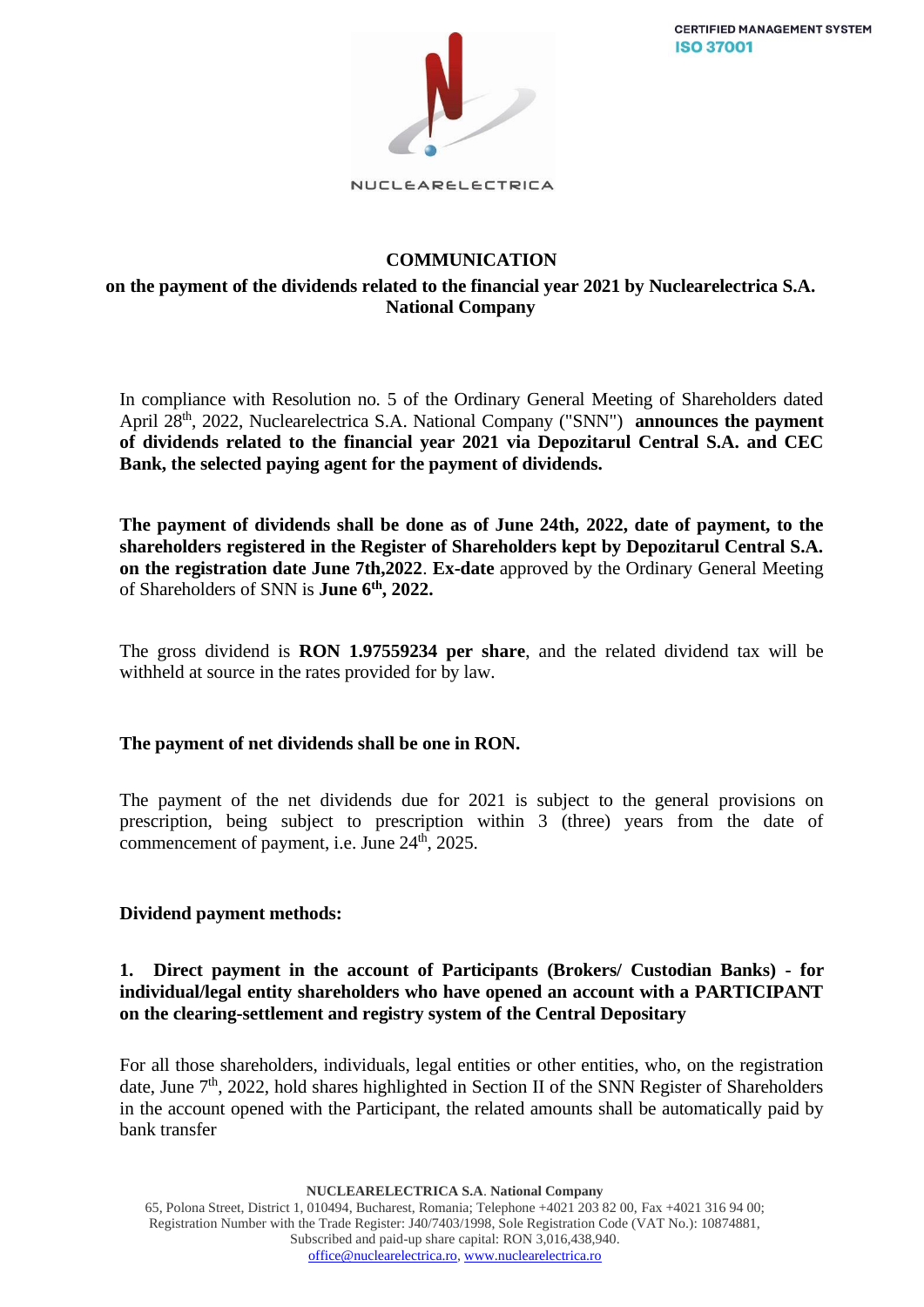

via the Central Depository in the name of SNN, on the date of payment, June  $24<sup>th</sup>$ , 2022, in the account of the Participant, without the submission of any further documents.

*NOTE 1: All those shareholders holding accounts with the PARTICIPANTS, may not withdraw their dividends in cash /transfer from CEC Bank counters. NOTE 2: SNN shall not opt for delayed payment date.*

**2. Payment by bank transfer on June 24th, 2022 in the account of the individual and legal entity shareholders, not represented by the Participant, according to a request for registering the IBAN account with the Central Depository.**

The supporting documents referred to in **Annex 1, section 2,** for the performance of a bank transfer directly into the shareholder's account shall be transmitted **to the Central Depository at least 4 business days prior to the date of payment, either by post or directly to the address** Depozitarul Central S.A. – Bucharest, 34-36, Carol I Blvd., District 2.

In compliance with the legislation applicable to the capital market, as of 2015, the Central Depositary provides all **shareholders who are not represented by Participants** the option of cashing any amount of money due directly by bank transfer to a bank account, regardless of the issuer distributing the amounts of money. This option entails the registration of the IBAN code at the Central Depository, which may be used to collect more or all of the holdings and remaining valid for subsequent distributions, until a contrary notice from the shareholder is served. The registration of the IBAN by the Central Depository will be charged according to the schedule of rates charged to the holders of financial instruments and shall be borne by each individual shareholder. For further details on this payment option, SNN shareholders are kindly asked to contact the Central Depository at tel. +40 21.408.58.74 or e-mail [contact@depozitarulcentral.ro](mailto:contact@depozitarulcentral.ro)

## **3. Payment in cash only for shareholders who are individuals, via the payment agent - CEC Bank**

**For shareholders not represented by a Participant, who are individuals and do not have their IBAN account registered with the Central Depository, the payment shall be made by releasing cash at the counters of any CEC Bank unit on the territory of Romania.**

For the payment via CEC Bank, the shareholders who are individuals shall submit at the CEC Bank counters the documents referred to in Annex 1, section 1.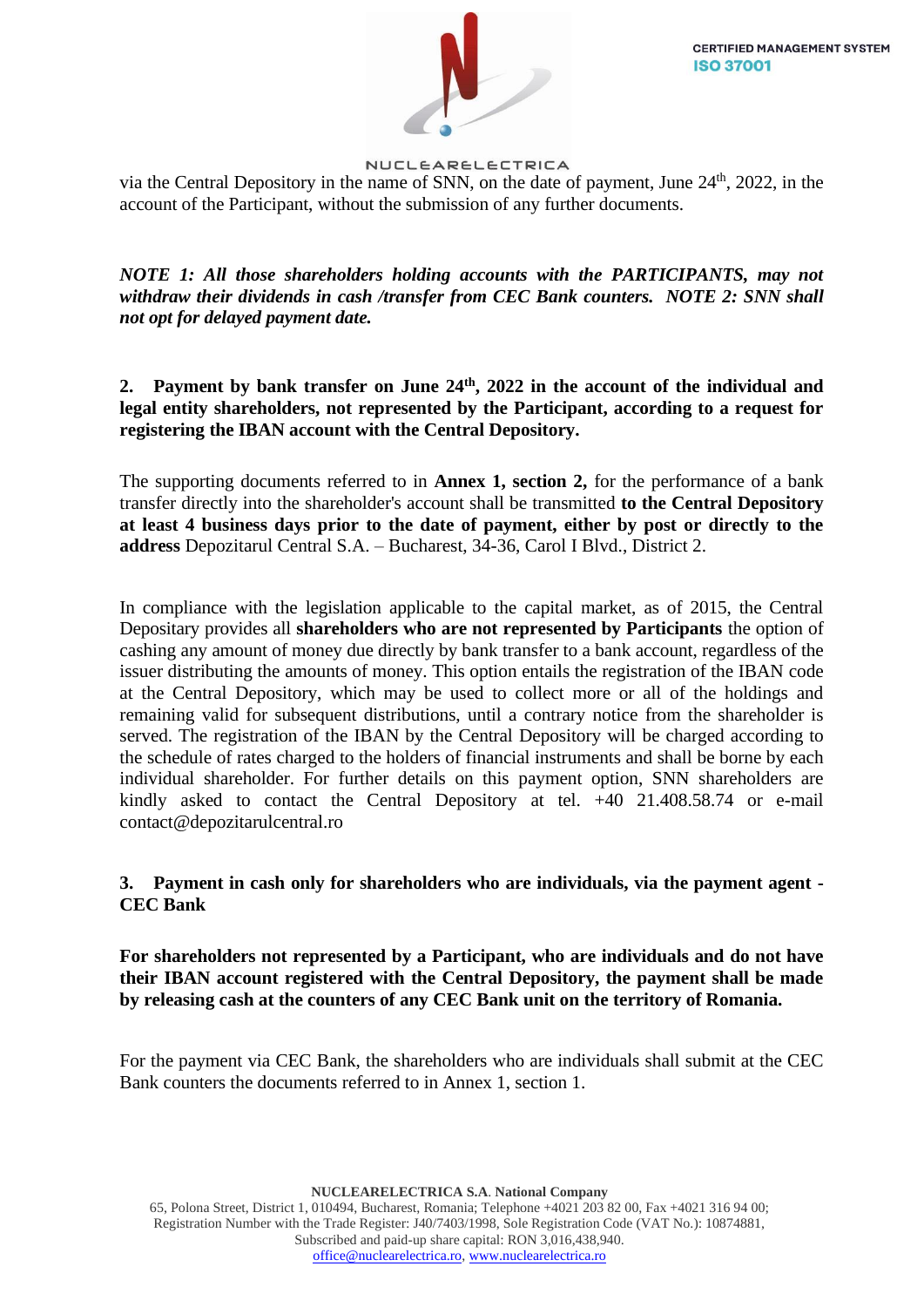**CERTIFIED MANAGEMENT SYSTEM ISO 37001** 



NUCLEARELECTRICA

The list of **CEC Bank** units is available on the website [https://www.cec.ro/sucursale](http://www.cec.ro/sucursale)

*In compliance with the provisions of the Tax Code in force, the standard tax rate applicable to dividend income is 5% of the gross amount of the dividends, with the exceptions relate to the non-taxation of dividend income being provided separately. Furthermore, non-resident shareholders may* benefit from a different, more favorable, tax rate in compliance with the provisions of the Tax Code and Double Taxation Conventions concluded between Romania and the state of residence of that shareholder, based on the valid certificate of tax residence submitted by the non-resident shareholder.

*The non-resident shareholders, which have accounts opened with the Participants (Broker / Custodian Bank),* **and those that do not have accounts opened with the Participants (those that choose the methods provided under sections 2 and 3)** which want the application of the more favorable provisions of the Agreement for avoiding double taxation concluded between Romania and their country of residence must send or submit, either by the Participant, if they have accounts opened with the Participant, or directly, if they have accounts opened with the Participant, at the headquarters of SN Nuclearelectrica S.A., at 65, Polona Street, district 1, Bucharest, zip code 010494, in attention of the Communication and Investor Relations Department, by **June 10th, 2022 inclusively**, the fiscal residence certificate for the year in which the dividends are paid, **within the validity term, as original documents or as certified copies**, with apostilles/superlegalization, if applicable, accompanied by certified translations, and contact details for clarifications, if any, on the fiscal residence certificates. If the verification of the fiscal residence and the provisions of the agreement for avoiding double taxation show that the more favorable rate provided in the agreement for avoiding double taxation may be applied, on the payment date, June 24th, 2022, such shareholders will receive the net dividends by applying that rate. Otherwise, the standard rate in force provided by the Fiscal Code of Romania will be applied.

In case of submission of the certificate of tax residence, together with a request for payment through bank transfer of the net dividends distributed by SN Nuclearelectrica S.A., after the date of **June 10th, 2022**, but not later than **December 14th , 2022**, **SNN shall withhold on the date of payment (June 24th, 2022) the dividend tax in force provided by the Romanian Tax Code**, with any tax difference due to the shareholder being paid subsequently to the transmission and verification of the documentation, if following the receipt and the verification thereof it results that it would be entitled to a lower tax rate than the standard one laid down in the Romanian Tax Code.

SNN reserves the right to request additional documentation from the shareholder/its proxy, following the analysis of the application requesting the distribution of dividends.

**NUCLEARELECTRICA S.A**. **National Company**

65, Polona Street, District 1, 010494, Bucharest, Romania; Telephone +4021 203 82 00, Fax +4021 316 94 00; Registration Number with the Trade Register: J40/7403/1998, Sole Registration Code (VAT No.): 10874881, Subscribed and paid-up share capital: RON 3,016,438,940. [office@nuclearelectrica.ro,](mailto:office@nuclearelectrica.ro) [www.nuclearelectrica.ro](http://www.nuclearelectrica.ro/)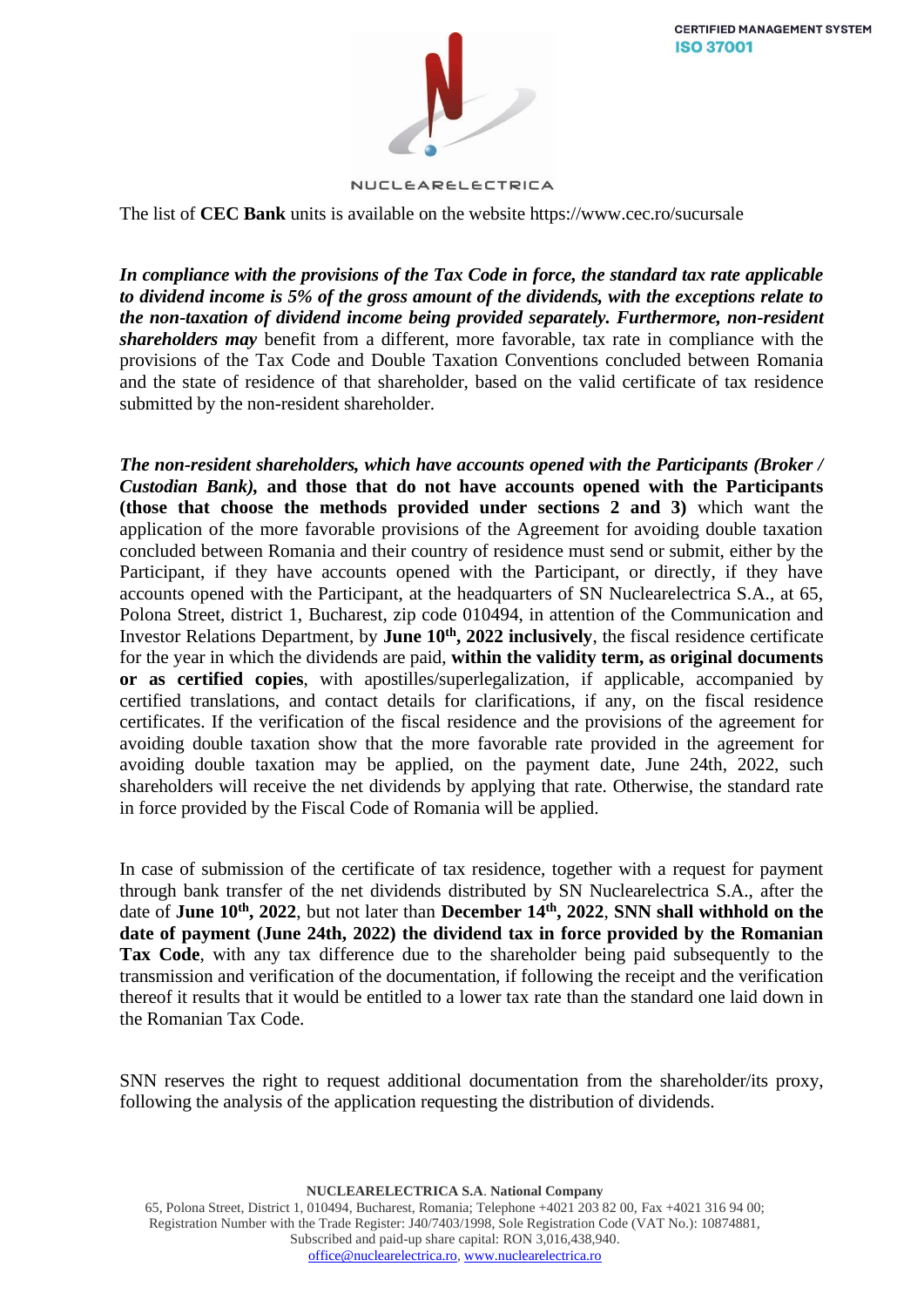

The certificates of tax residence submitted by Participants after **June 10th** , **2022** for the shareholders these are representing may be submitted at the SNN headquarters at 65, Polona Street, District 1, Bucharest, zip code 010494. Participants shall mention in the submission address of the afore-mentioned documents, the fact that these refer to shareholders of SNN and the dividends related to the financial year 2021, indicating the list of shareholders for whom the tax documents are being submitted, list that shall include: the full name of the shareholder (for the situations where the name in the Register of Shareholders is different from the one mentioned in the tax documents, the reasons/explanations of these differences shall be noted under the heading "Other comments"), the shareholder's identification code in compliance with the identification code sent to the Central Depositary (i.e. NIN), number of shares held on the Registration date.

*If the supporting documents are issued in a language other than Romanian and/or issued by foreign authorities, these should be submitted with apostille/superlegalization, if applicable, as well as in a certified translation into Romanian.*

In compliance with Law no. 207/2015 on the Fiscal Procedure Code, as well as the Order of the President of the National Agency for Fiscal Administration no. 1699/October 25<sup>th</sup>, 2021 for the approval of the tax registration forms of taxpayers and the types of tax liabilities that form the fiscal vector, the shareholders of SN Nuclearelectrica SA **who are individuals, as well as nonresident legal entities have the obligation to register in Romania for tax purposes**, by submitting with the competent tax authorities in Romania of the Tax Registration Statement 015 (for non-resident legal entities) and 030 (for non-resident individuals) in order to obtain the tax identification code.

*Statement 015***(for non-resident legal entities)** and *Statement 030* (**for non-resident individuals**) will be submitted at the registry of the relevant tax authority in Romania either directly (legal representative), through proxy or through the income payer.

Shareholders who are individuals, as well as non-resident legal entities, shall transmit to the SNN headquarters in Bucharest, 65 Polona St., the Department of Investor Relations, by **December 14th, 2022** at the latest, documents that feature the tax identification code obtained from the relevant tax authorities in Romania.

Non-resident individuals and non-resident legal entities may also obtain the tax registration code through the income payer (SN Nuclearelectrica SA), by submitting a power of attorney in this regard, as well as the following documents:

**NUCLEARELECTRICA S.A**. **National Company** 65, Polona Street, District 1, 010494, Bucharest, Romania; Telephone +4021 203 82 00, Fax +4021 316 94 00; Registration Number with the Trade Register: J40/7403/1998, Sole Registration Code (VAT No.): 10874881, Subscribed and paid-up share capital: RON 3,016,438,940. [office@nuclearelectrica.ro,](mailto:office@nuclearelectrica.ro) [www.nuclearelectrica.ro](http://www.nuclearelectrica.ro/)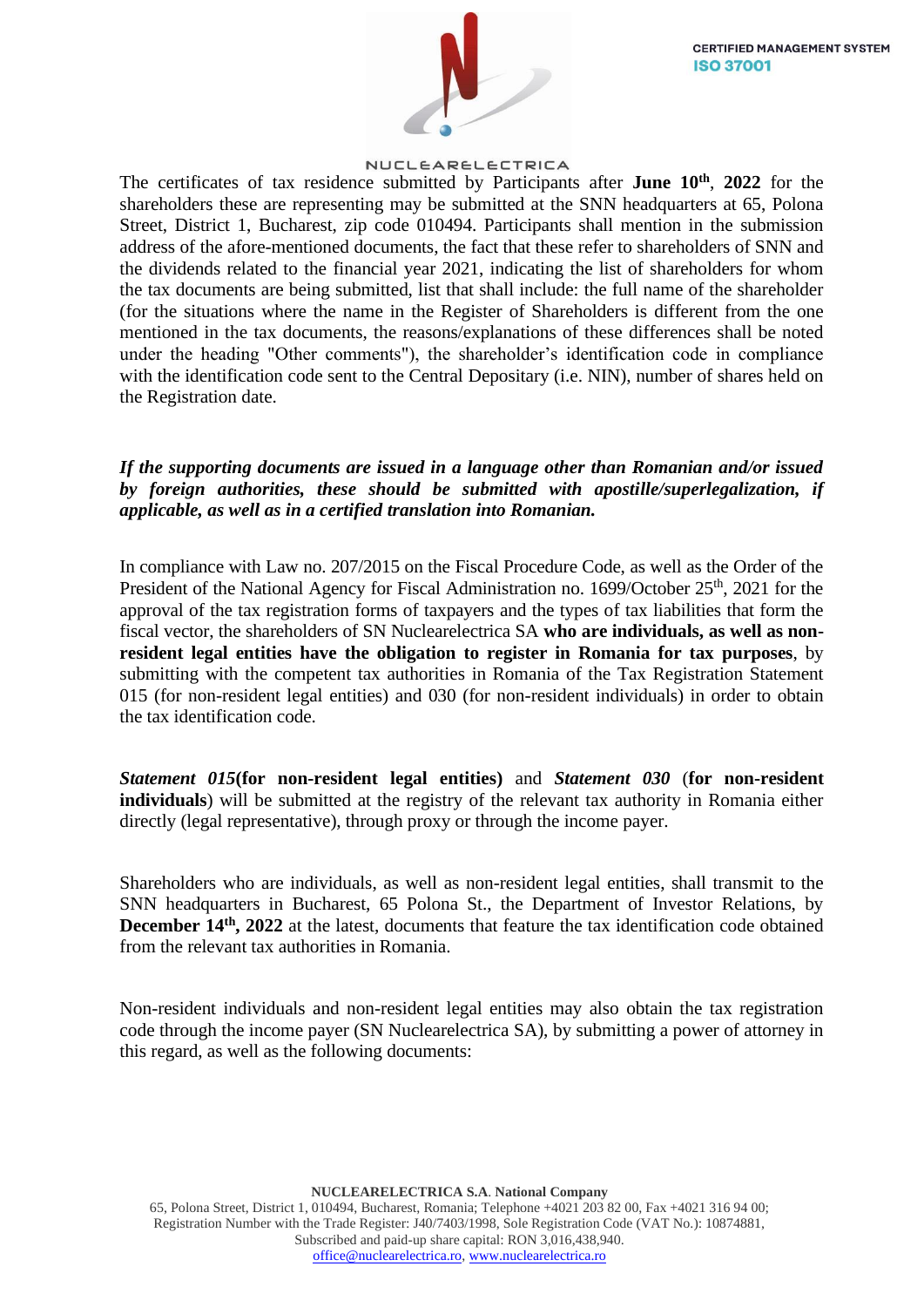

### **a) for non-resident individuals**

- copy of the identity document/passport where the serial number and the date of issue are mentioned - the term of validity (including the agency that issued such identification document), the domicile address of the non-resident individual, the region, postal code, certified by the holder as a

**"certified true copy",** as well as the telephone/fax number and the e-mail address**;**

- the certificate of tax residence for the year in which the payment of dividends takes place, **within the validity term**, **in original or certified copy** with apostille/with over-legalization, if the case may be, accompanied by an authorized translation.

### **b) for non-resident legal entities:**

- copy of the act/certificate of incorporation issued by the trade register or the tax agency of the country of residence specifying the tax code and identification data of the legal entity, including the address of the registered office where the company performs its tax activity certified by the holder as a **"certified true copy"**, as well as telephone/fax number and the email address**;**

- the certificate of tax residence for the year in which the payment of dividends takes place, **within the validity term**, **in original or certified copy** with apostille/with over-legalization, if the case may be, accompanied by an authorized translation.

The above-mentioned documents shall be submitted at the SNN headquarters in Bucharest, 65 Polona St., Bucharest, District 1, postal code 010494.

## **The fee charged by the Depozitarul Central S.A., which also includes the bank charges applied by CEC Bank for the payment of net dividends in LEI, is borne by SNN.**

**Shareholders are kindly asked to take the necessary steps in order to update their personal identification data with Depozitarul Central S.A., as in the event that the payment is requested based on identification documents that do not correspond to the data found at the Depositary, the payment may not be processed.**

Regarding the processing of personal data and the free circulation of this data, SNN shall apply the SNN Policy on the processing of personal data, which is available on the company website, in the GDPR section.